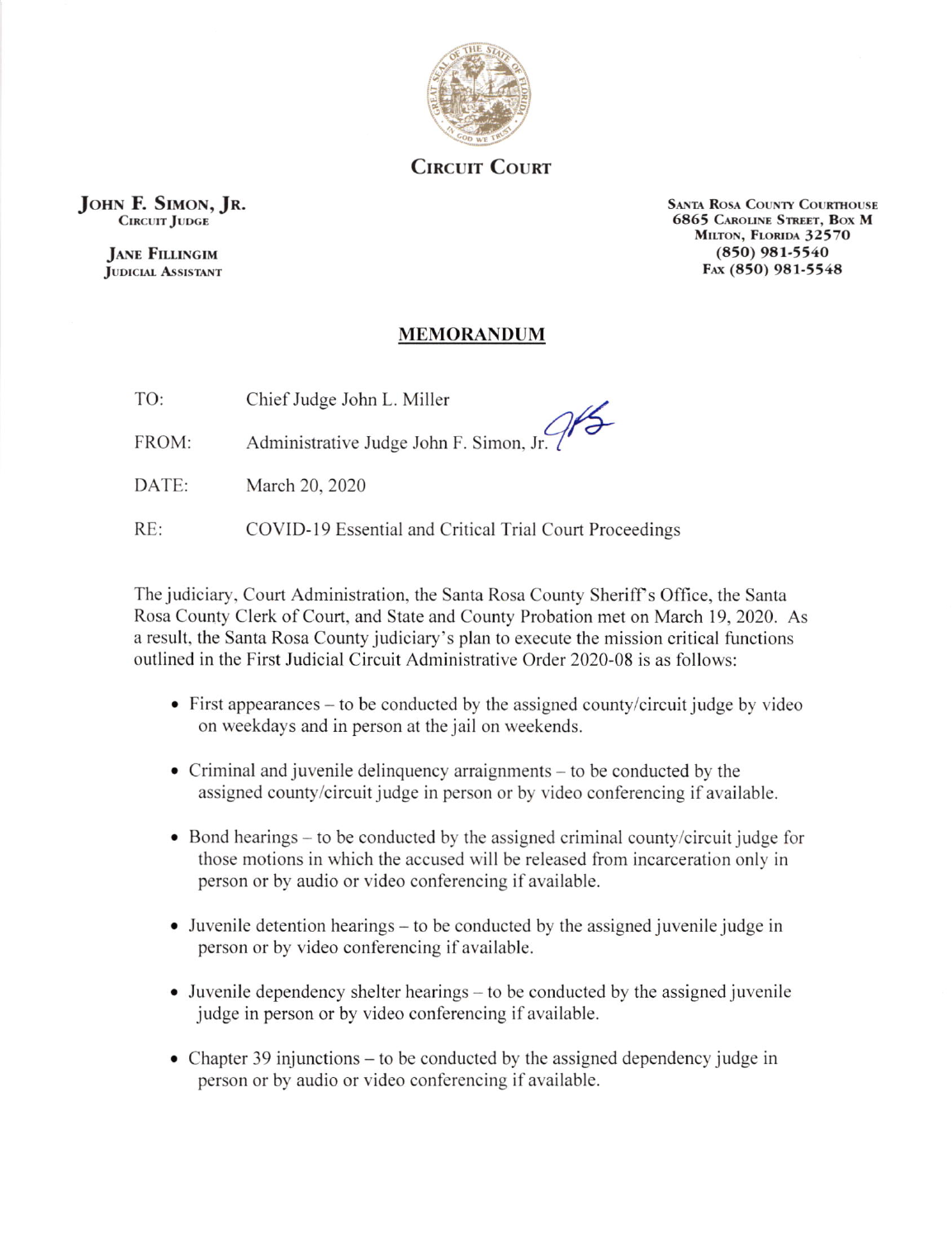- Petitions for judicial waiver of parental notice to be conducted by the assigned dependency judge in person or by video conferencing if available.
- o Petitions for emergency incapacity and appointment of emergency temporary guardian - to be conducted by the assigned probate judge in person or by audio or video conferencing if available.
- o Petitions for dating violence, domestic violence, repeat violence or stalking injunctions - to be conducted by the assigned circuit court judge in person.
- $\bullet$  Petitions for risk protection orders to be conducted by the assigned county/circuit judge or by audio or video conferencing if available.
- Proceedings involving requested for "Do Not Resuscitate" orders to be conducted by Judge Simon in person or by audio or video conferencing if available.
- . Vulnerable adult petitions to be conducted by Judge Goodman in person or by audio or video conferencing if available.
- Issuance of search or arrest warrants or authorizations for wiretaps to be conducted by the assigned criminal judge or the duty judge in person or by electronic means (ipad).
- Baker Act and Marchman Act proceedings to be conducted by the General Magistrate in person.
- Adult protective services act proceedings to be conducted by Judge Goodman in person or by audio or video conferencing if available.
- . Family law and dependency cases in which the imminent safety of children is at issue - to be conducted by Judge Simon and Judge Goodman in person or by audio or video conferencing if available.
- . Extraordinary writs as necessary to protect constitutional rights to be conducted by Judge Simon in person or by audio or video conferencing if available.
- Proceedings related to the state of emergency or public health emergency  $-$  to be conducted by Judge Simon in person or by audio or video conferencing if available.
- o In custody change of pleas which will result in a release from incarceration to be conducted by the assigned county/circuit criminal judge in person or by video if available.